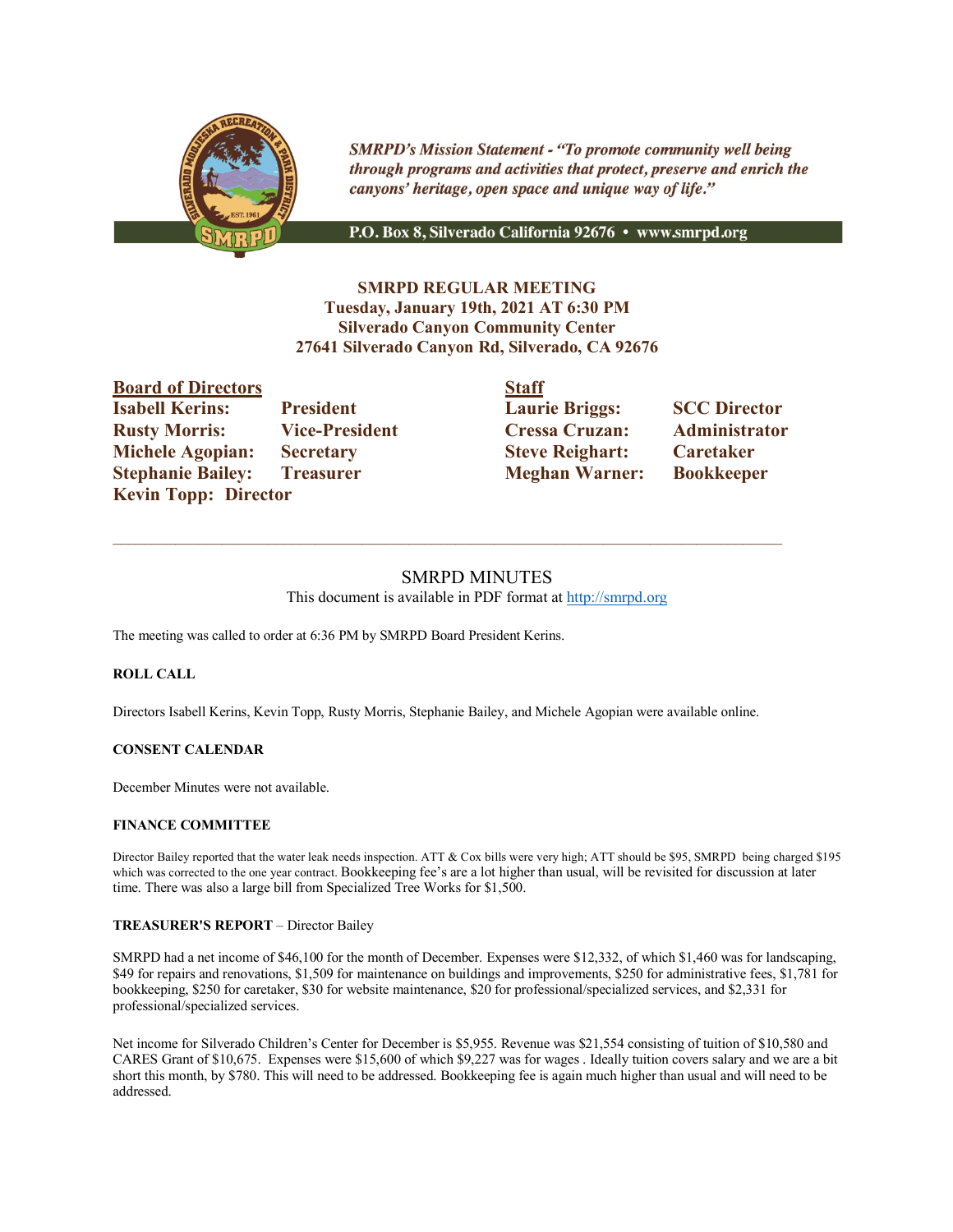## **1st ACTION: Director Morris makes motions to approve December 2020 financials, 2nd by Director Topp. All present voted aye.**

#### **OTHER DISTRICT BUSINESS**

Director Kerins presents Resolutions for Workers Compensation Coverage.

# **2nd ACTION: Director Topp makes motion to pass, approve and adopt RESOLUTION 01192021A Compensation Coverage for Volunteers, 2nd by Director Morris. All present voted aye.**

**SMRPD Committee Assignments** – assigned by Director Kerins

- i. Facilities, Maintenance & Safety Kevin Topp, Michele Agopian
- ii. Recreation Isabell Kerins, Michele Agopian
- iii. Silverado Children's Center Oversite Isabell Kerins, Rusty Morris
- iv. Open Space Kevin Topp, Michele Agopian
- v. Finance Isabell Kerins, Stephanie Bailey
- vi. Website Kevin Topp, Michele Agopian
- vii. vii. Personnel Kevin Topp, Rusty Morris
- viii. viii. Fundraising Isabell Kerins, Kevin Topp

**ADHOC COMMITTEE** – Bond Fire Emergency Response – Update USDA Grant – County will take lead.

County Assistance – Waste Management; WERT Report released.

Team Rubicon – Three deployments so far; assisted over two dozen residents with a large effort in Williams Canyon at first and then moved to Silverado. SMRPD gave gift of a gas hedger/cutter to Team Rubicon as a thank you for their assistance.

Donation Center – Silverado Community Center has been opened for volunteers to collect various items for families affected by the Bond Fire. They were invited to pick out what they needed.

Patches – Director Kerins requests 250 embroidered patches for volunteers.

**3rd ACTION: Director Topp moves to obtain 250 patches in the SMRPD logo for approximately \$2.50 per item, 2nd by Director Bailey. All present voted aye.** 

**4th ACTION: Requested by Director Kerins – SMRPD to cover cost of food for volunteers of \$1,010 until entities who agreed to cover costs is collected, moneys to go to Silverado Café & Silverado Market; Director Topp motioned to approve in lieu of funds and if not collected SMRPD to cover costs, 2nd by Director Bailey. All present voted aye.** 

Verizon Contract – There have been two Requests for Documents – Director Morris is the lead and is in contact with those that requested documents and will take care of providing same.

Senior Lunch Bunch – Janet Lang, our former organizer, is leaving the position and we are in need of a new person to take over. Director Agopian to contact her and get information on recommendation of who should take over. Senior Lunch Bunch is a group of seniors who come once a week and SMRPD organizes and brings in food from the County, about 12 seniors participate and are provided a meal through Age Well.

SMRPD Handbook Updates – Director Morris to take lead on update with Director Kerins; members to review and provide with updates. Looking to have update by March. Director Agopian can print.

Ethics Class Certificates Collection – Director Kerins requests certificates from all members for filing.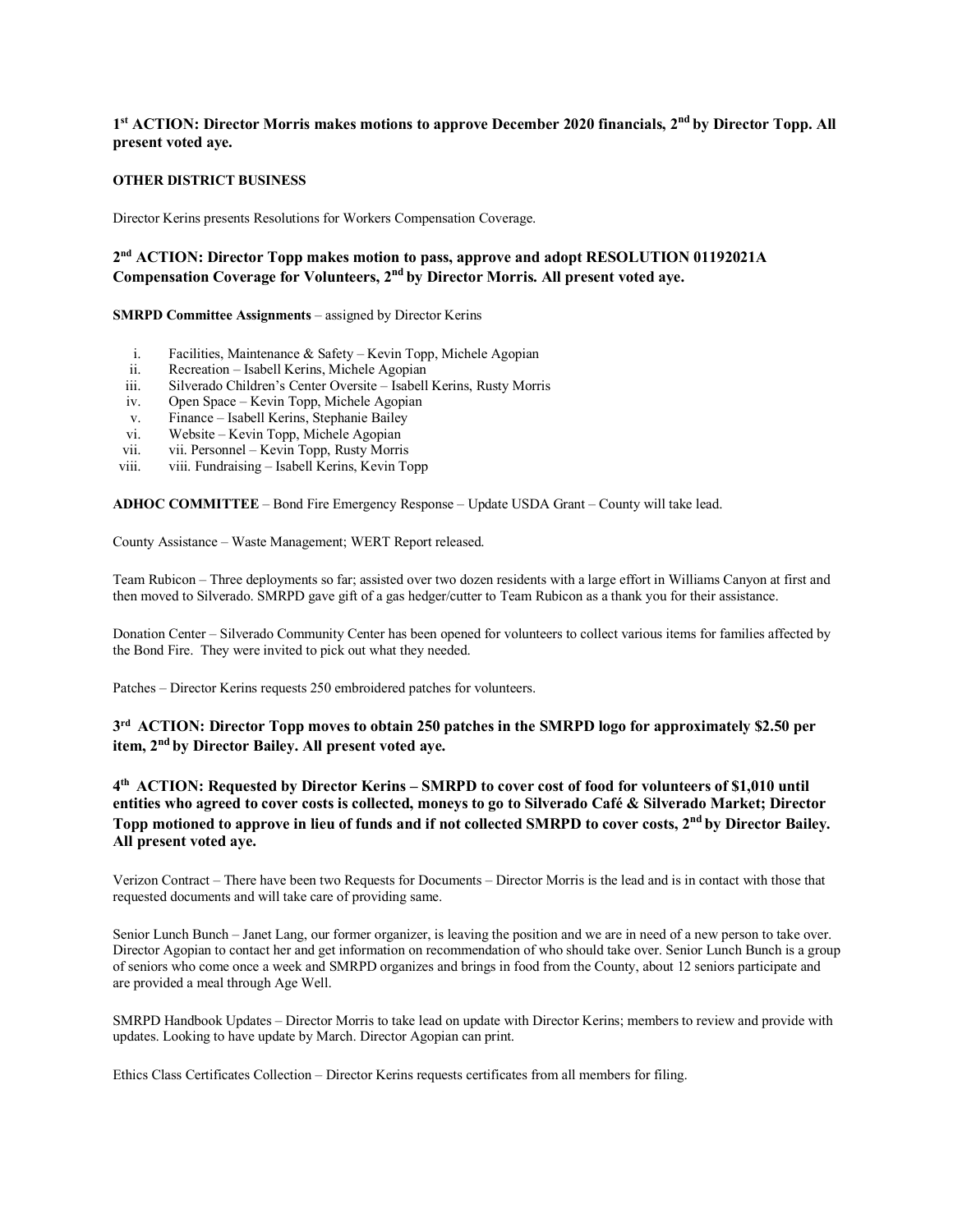Canyon Coalition – Geoffrey Sarkissian, of ICL, and Director Kerins to work together cohesively on this project; goal is a group consisting of leads from different organizations within the community to deploy during emergency situations.

Card for Meghan Warner – Will be organized by Director Morris.

#### **SILVERADO CHILDREN'S CENTER (SCC) OVERSIGHT COMMITTEE**

Director Kerins updates on facilities and enrollments – There is a drop of three children due to holidays and COVID shut down. Positive is that no canyon children were lost. New children will be joining post-holidays. Remodel of animal pen due to mountain lion attacks. 501c3 almost completed.

Director Topp suggests to recalculate number of students and tuition/registration fees to account for adjusting costs and expenses for SCC sustainability in accordance with Sustainability Resolution.

#### **FACILITIES/SAFETY/MAINTENANCE COMMITTEE**

Director Topp reported from Facility and Safety committee

## **5th ACTION: Director Topp makes motion that tree needs professional pruning at Silverado Park, motion to**  spend up to \$1,400 to prune and clean up Sycamore tree; 2<sup>nd</sup> by Director Agopian. All present voted aye.

Director Kerins shares that Team Rubicon and Southern Baptists will be staying in community centers during disaster relief efforts. Director Topp suggest that in the future we will be better at getting the word out for assistance opportunities.

#### **RECREATION COMMITTEE**

Director Topp reported on recreation program. – Dec 2020 flee market made \$120.

### **COMMUNICATIONS COMMITTEE**

Director Topp – no updates

#### **OPEN SPACE AND TRAILS COMMITTEE**

Director Topp proceeding with looking to get trails cut in the wild parts of Modeska Park for a foot and hiking trail. Possibly get grant for fence around Modjeska Park proper (lower area only).

Director Topp and Steve Reighart to look into SMRPD obtaining Tucker Wildlife.

#### **PUBLIC COMMENTS**

Phil McWilliams – Asked if AD Hoc indicated on agenda will be a permanent committee? Asked if activities have pretty much ended? Director Kerins responded that originally the AD Hoc committee was comprised of Director Kerins and Director Agopian, however was revised to Director Topp and efforts are ongoing.

Team Rubicon has received approval from national HQ for further assistance through the rains and wind events. Large bamboo growth has been difficult. Director Kerins has reached out to fish and wildlife for recommendations. Ad Hoc committee is not an ongoing or permanent committee, emergency committee only to deal with after effects of the Bond Fire. We will be compiling all costs of the Bond Fire clean-up to turn over to the lead agency, if applicable, for the USDA grant funds.

Steve Reighart – Met with Joann Hubble and County to remove debris, haybales and rocks

Scott Breedan - Grant conditions for purposes of bringing things up to the level pre-disaster. No improvements are allowed. Director Kerins responded that water main was affected and that road in Williams Canyon was damaged by fire equipment during Bond Fire.

#### Geoffrey Sarkissian – Grant application asked for specificity.

Director Kerins Response: The way the grant is written local agencies must be partnering sponsor, Grant is primarily for water shed issues; 25% of local agency/volunteer is matched with 75% federal grant. All depends on what can be included in the 25% local portion match. IRWD has a lot of work to do in terms of 25%, as well as utility work on burned power lines and OCPW damaged equipment. This will be included, as well as County clean up efforts. Could be a large opportunity for Silverado area.

Phil McWilliams – Purposes of the grants are for bringing things back to the level at which they were, not improvements.